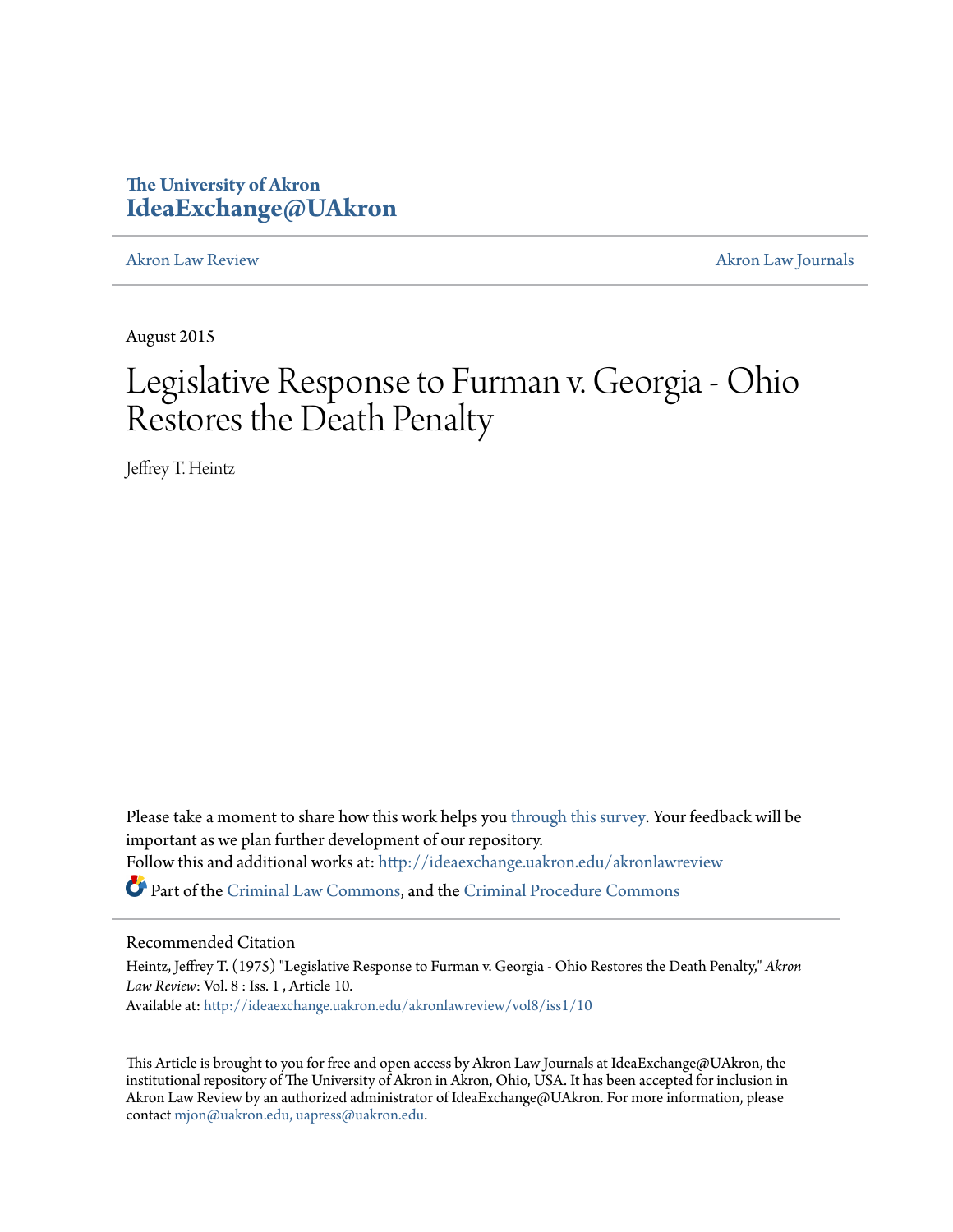## LEGISLATIVE **RESPONSE** TO *FURMAN v. GEORGIA-*OHIO RESTORES THE **DEATH** PENALTY

#### *For bodilie punishments we allow amongst us none that are inhumane Barbarous or cruel.*

No. 46, **MASSACHUSETTS BODY OF** LIBERTIES, Circa 1641.1

THE ABOVE REPRESENTS the first inclusion of a prohibition against crue and unusual punishments in any charter of any colony in the New World. Believed to be traceable to the Magna Charta, such a prohibition is now embodied in our eighth amendment. It has been the subject of much litigation and construction, most recently in *Furman v. Georgia,2* where the death penalty, as then imposed, was declared to be invalid as cruel and unusual. Some states, including Ohio, have responded with new statutes controlling imposition of the death penalty in order to circumvent the *Furman* proscriptions.<sup>3</sup> Only time will tell whether this goal will in fact be accomplished; however some indications may be drawn from examination of the new statutes in light of both the *pre-Furman* and the *Furman* rationale.

#### THE PRE-FURMAN DECISIONS

A basic difficulty in dealing with the cruel and unusual punishments clause of the eighth amendment is defining what is meant **by** "cruel and unusual." Such a provision was not considered crucial enough to be placed in the body of the Constitution. Further, the extent of the debates concerning its inclusion in the Bill of Rights leads to a rather one sided conclusion. Mr. Holmes, a delegate to the Massachusetts Convention which considered ratification of the Bill of Rights, spoke of "racks and gibbets."' 4 Patrick Henry, at the Virginia Convention, spoke of "barbarous punishments."<sup>5</sup> It is clear then that the framers intended to ban tortuous punishments, but beyond this, the legislative history of the eighth amendment is of little aid. Perhaps because of this expressed intent, the early cases dealing with it were limited in their inquiry to what was cruel and unusual at the time the Bill of Rights was adopted, $6$  and as a result,

**<sup>1</sup> B. SCHWARTZ, THE BILL OF RIGHTS, A DOCUMENTARY HISTORY 77 (1971).** 

**<sup>2408</sup> U.S. 238 (1972),** *rehearing denied,* **409 U.S. 902 (1972)** [hereinafter cited as *Furman].*

*<sup>3</sup> See* **text accompanying notes 52-55 infra.**

**<sup>4</sup>** 2 **J.** ELLIOT, **DEBATES ON THE ADOPTION OF THE FEDERAL CONSTrruTION 111 (1888).**

**<sup>5</sup>** 3 **J. ELLIOT, DEBATES ON THE ADOPTION OF THE FEDERAL CONSTITUTION** 447 **(1888). <sup>0</sup>**Wilkerson **v.** Utah, **99 U.S.** 130, **133** (1870).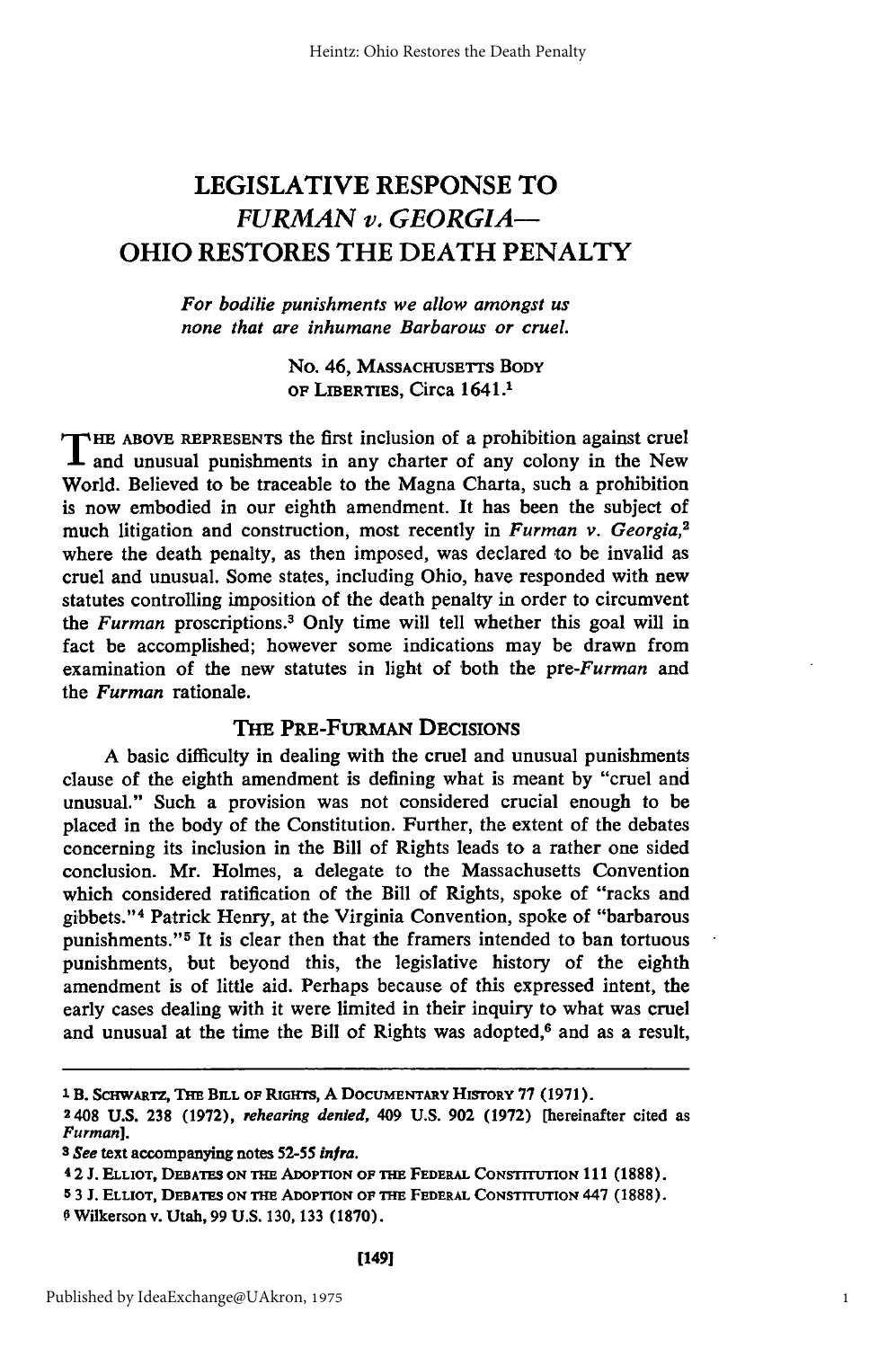150

**[VoL 8:1**

placed more emphasis on the fact that tortuous punishments were prohibited.<sup>7</sup> The prohibition was also held to apply only to national legislation, and not to the states.<sup>8</sup>

The first major change in this approach came in *Weems v. United States.9* There the court held unconstitutional as cruel and unusual a sentence of **15** years' hard labor for falsification of public documents. The crime involved an amount of **612** pesos.10 The Court shifted its construction of the eighth amendment **by** saying **"[t]ime** works changes, and brings into existence new conditions and purposes. Therefore, a condition, to be vital, must be capable of wider application than the mischief which gave it birth."<sup>11</sup>

The Court continued in this vein in *Trop v. Dulles*,<sup>12</sup> where it held expatriation, absent allegiance to a foreign power, a cruel and unusual punishment.13 Plaintiff Trop had been denied a passport on grounds that his 1944 conviction for wartime desertion stripped him of his citizenship. The Court spoke to the death penalty question, since that is the penalty for wartime desertion, although it was not imposed on Trop. The death penalty was rejected as an index of punishment, but dictum in the decision indicated the Court considered such penalty constitutional,<sup>14</sup> on the authority of the cases examined above.<sup>15</sup> The Court did not specifically define "cruel and unusual punishment," holding that the eighth amendment **"...** . must draw its meaning from the evolving standards of decency that mark the progress of a maturing society."<sup>16</sup>

Four years later, in *Robinson v. Calijornia<sup>7</sup>*the Court further explored the question, saying that the definition of cruel and unusual punishment cannot be considered in the abstract,<sup>18</sup> but must be considered in light of the crime and the law involved.<sup>19</sup> Contrary to prior holdings, application of the eighth amendment to the states through the due process clause was apparently presumed.<sup>20</sup>

The modem era in the history of imposition of capital punishment

**7** In Re Kemmler, **136 U.S. 436,447 (1890). 8** Pervear **v.** Massachusetts, **72 U.S.** 475, 480 **(1866). 9217 U.S.** 349 **(1910).** *10 Id.* **at 358. lId. at 373.** 12 **356 U.S. 86 (1958).** *13 Id.* at **101-102.** *'4 Id.* **at99.** *15 See* **356 U.S.** at **99,** n.29. **1e 356 U.S.** at **101. 17 370 U.S. 660 (1962).** *18ld.* at **667.** *19Id. <sup>20</sup>See, e.g.,* Pervear **v.** Massachusetts, **72 U.S.** 475, 480 **(1886).**

2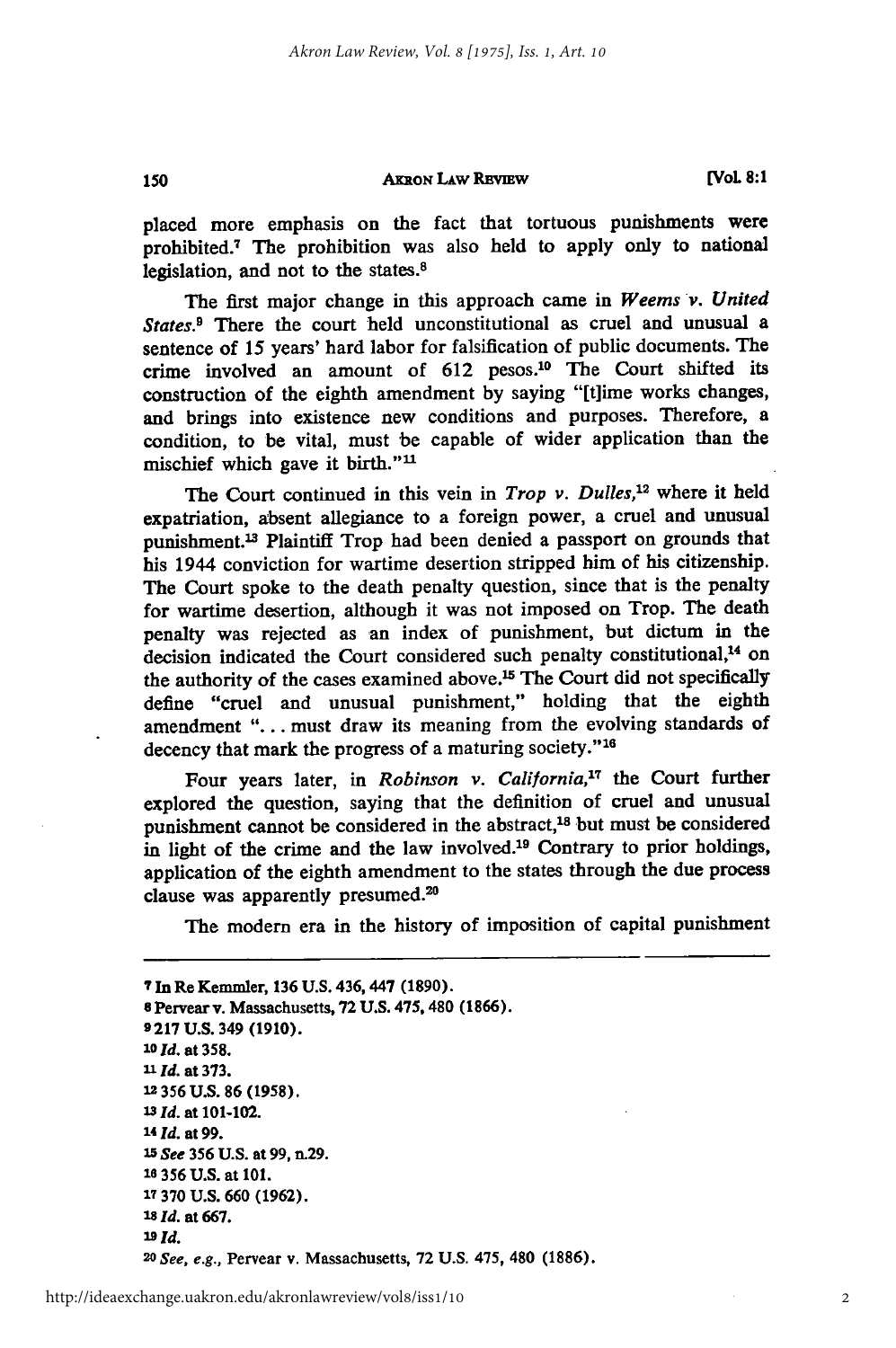**Fall, COMMENTS 1974]**

began with a reflection of increased concern over its use and abuse. In *Witherspoon v. Illinois*, $21$  the Court invalidated an Illinois statute<sup>22</sup> in force at the time of defendant's trial which provided that prospective jurors expressing opposition to, or moral qualms about the imposition of capital punishment could be stricken **or** *cause.* The Supreme Court reversed Witherspoon's conviction on the basis of this statute, finding that it fell short of the impartiality guaranteed **by** the sixth and fourteenth amendments.<sup>23</sup>

The basis of the modern era of eighth amendment attacks on capital punishment has been discretionary sentencing statutes which allow the trier of fact to impose either imprisonment or the death penalty without statutorily or judicially imposed guidelines. As to this, the *Witherspoon* court said, "a jury that must choose between life imprisonment and capital punishment can do little more—and must do nothing less—than express the conscience of the community on the ultimate question of life or death." 24 The Court noted:

One of the most important functions any jury can perform in making such an election is to maintain a link between contemporary community values and the penal system-a link without which the determination of punishment could hardly reflect the evolving standards of decency that mark the progress of a maturing society. $^{25}$ 

The culmination of the *pre-Furman* era of capital punishment litigation, and the most significant in terms of possible *post-Furman* standards was the Court's reasoning in *McGautha v. California,* and its companion case, *Crampton v. Ohio.<sup>2</sup> 6*

*McGautha* dealt with an appeal **by** a California defendant from a felony-murder conviction and sentence of death. He was tried along with a co-defendant who was faced with the same charge. California's original bifurcated trial system<sup>27</sup> was used, whereby guilt or innocence was determined first, without imposition of a penalty. The trier of fact, either judge or jury, was then presented with evidence on the issue of punishment, *i.e.,* circumstances surrounding defendant's background and

**<sup>21391</sup> U.S. 510 (1968)** [hereinafter cited as *Witherspoon].*

<sup>2</sup>**38 ILL.** REv. **STAT. Ch. 38** § 743 **(1959).** This provision was held to **be** incorporated **into** its successor, **ILL.** REv. **STAT. Ch. 38** § **115(4) (d) (1967), by** the Illinois Supreme Supreme Court in People v. Hobbs, **35 Ill.2d 263,** 274, 220 **N.E.2d** 469, 475 **(1966). 23391 U.S.** at **518.** For a further discussion of challenges of jurors who oppose the death penalty *see* Comment, *Competency of Jurors Who Have Conscientious Scruples Against Capital Punishment,* **8 WASHURN L.J. 352 (1969).**

**<sup>24391</sup> U.S. at 519-520.**

*<sup>2</sup>Id.* **at 520,** n.15, **citing** Trop **v.** Dulles, **356 U.S. 86, 101 (1958).**

<sup>26402</sup> **U.S. 183 (1970)** [hereinafter cited as *McGautha* and *Crampton].*

**<sup>27</sup>***Cal. Penal Code §* **190.1** (West **1970).** For further analysis of the bifurcated trial system *see* Comment, *Due Process and Bifurcated Trials, A Double Edged Sword,* **66 Nw. U.L. Rev. 327 (1971). See also Bifurcating Florida's Capital Trials: Two** *Steps Are Better Than One,* 24 **U. FLA.** L. REv. **127 (1971).**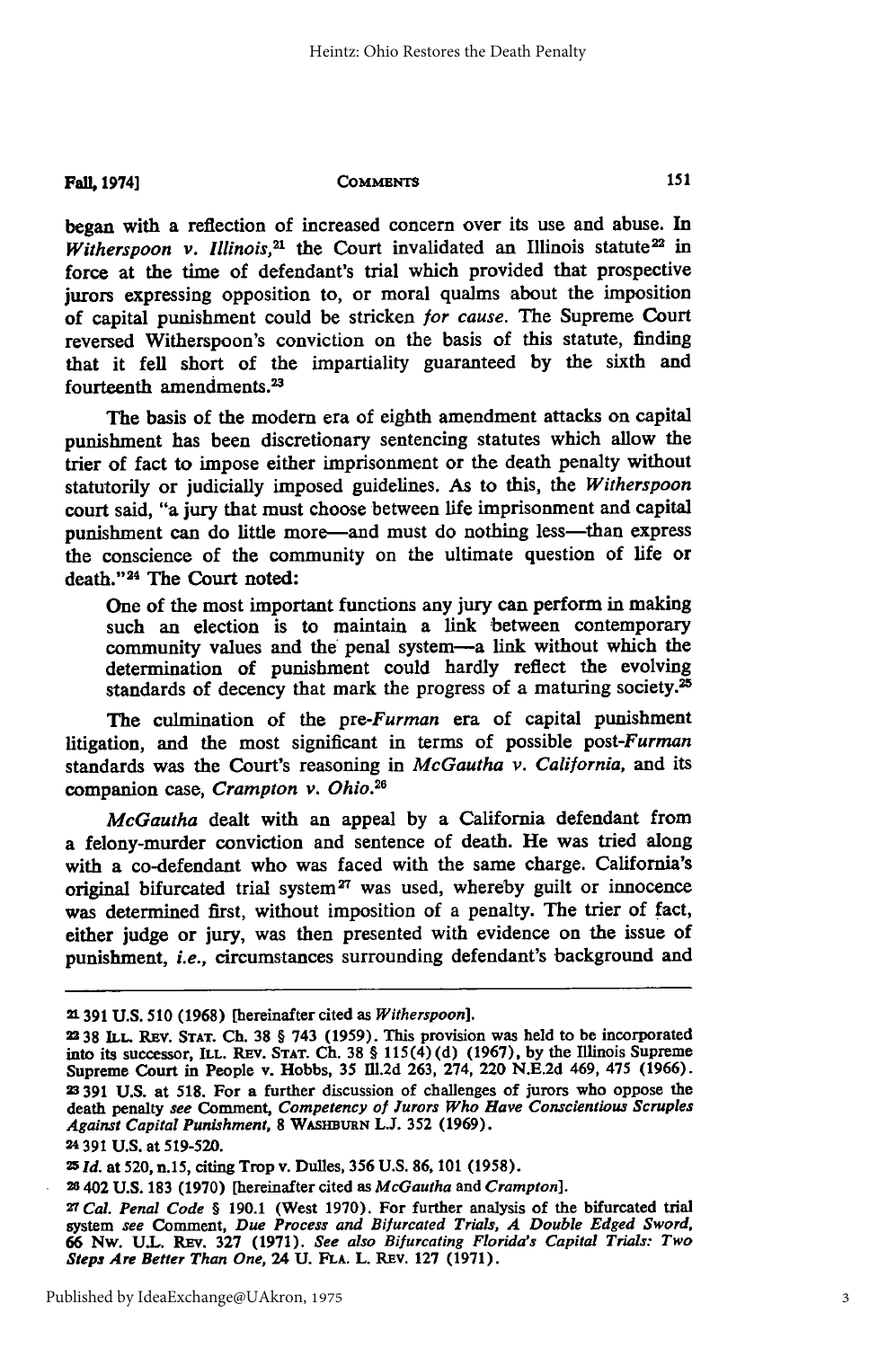#### **AxRoN LAw REvIEW**

**[Vol. 8:1**

any other mitigating or aggravating factors, neither of which were statutorily defined. Determination of penalty was left to the discretion of the trier of fact. Pursuant to this procedure, and after both had been found guilty of the crime, McGautha and his co-defendant presented evidence at the penalty hearing. McGautha's co-defendant was sentenced to life imprisonment, McGautha to death. His conviction was unanimously affirmed by the California Supreme Court,<sup>28</sup> and he appealed.

*Crampton* dealt with a defendant indicted for the murder of his wife. Ohio's pre-Furman unitary trial procedure<sup>29</sup> was used. The jury found him guilty, made no recommendation of mercy, and he was sentenced to death. His grounds of appeal were first, the unconstitutionality of standardless jury sentencing, and second, that while he had the right against self incrimination, Ohio's unitary trial procedure required that he could exercise this right only by foregoing the right to plead his cause on the issue of punishment, such right having been established *in Townsend v. Burke.30* This resulted, Crampton argued, in "intolerable tension" between Constitutional rights,<sup>31</sup> and that this tension was prohibited by *Simmons v. United States.32*

As to the claim that standardless jury sentencing as allowed in both cases was unconstitutional, the Court said, "[w]e find it quite impossible to say that committing to the untrammeled discretion of the jury the power to pronounce life or death in capital cases is offensive to anything in the Constitution."<sup>33</sup> As to the practicality of applying such standards, the Court noted that "[t]he infinite variety of cases and facets to each case would make general standards either meaningless 'boiler-plate' or a statement of the obvious that no jury would need."<sup>34</sup>

As to Crampton's allegation of conflicting constitutional rights, the Court distinguished *Simmons* on the ground that the fourth amendment claim there involved was "more sensitive" than Crampton's.<sup>35</sup> Crampton's forced choice between the fifth amendment rights against self incrimination and his right to be heard on the issue of punishment under *Townsend, the* Court said, was one that is not constitutionally impermissible.<sup>36</sup>

Just one year before *Furman,* then, it appeared that standardless jury

152

**<sup>28 70</sup>** Cal.2d 770,452 P.2d 650 (1969).

**<sup>29</sup> This** was the familiar procedure whereby the defendant in a capital case, if found guilty, could be sentenced to death unless the jury recommended mercy. *See* former **OHIo** REv. CoDE § **2901.01** (repealed 1974).

**<sup>30 334</sup> U.S. 736** (1948). **3'** 402 **U.S.** at 211. **32 390 U.S. 377 (1968)** [hereinafter cited as *Simmons].* **33402 U.S.** at **207.** *341d.* at **208. <sup>35</sup>***Id.* at 211-212. *3s Id.* at **213.**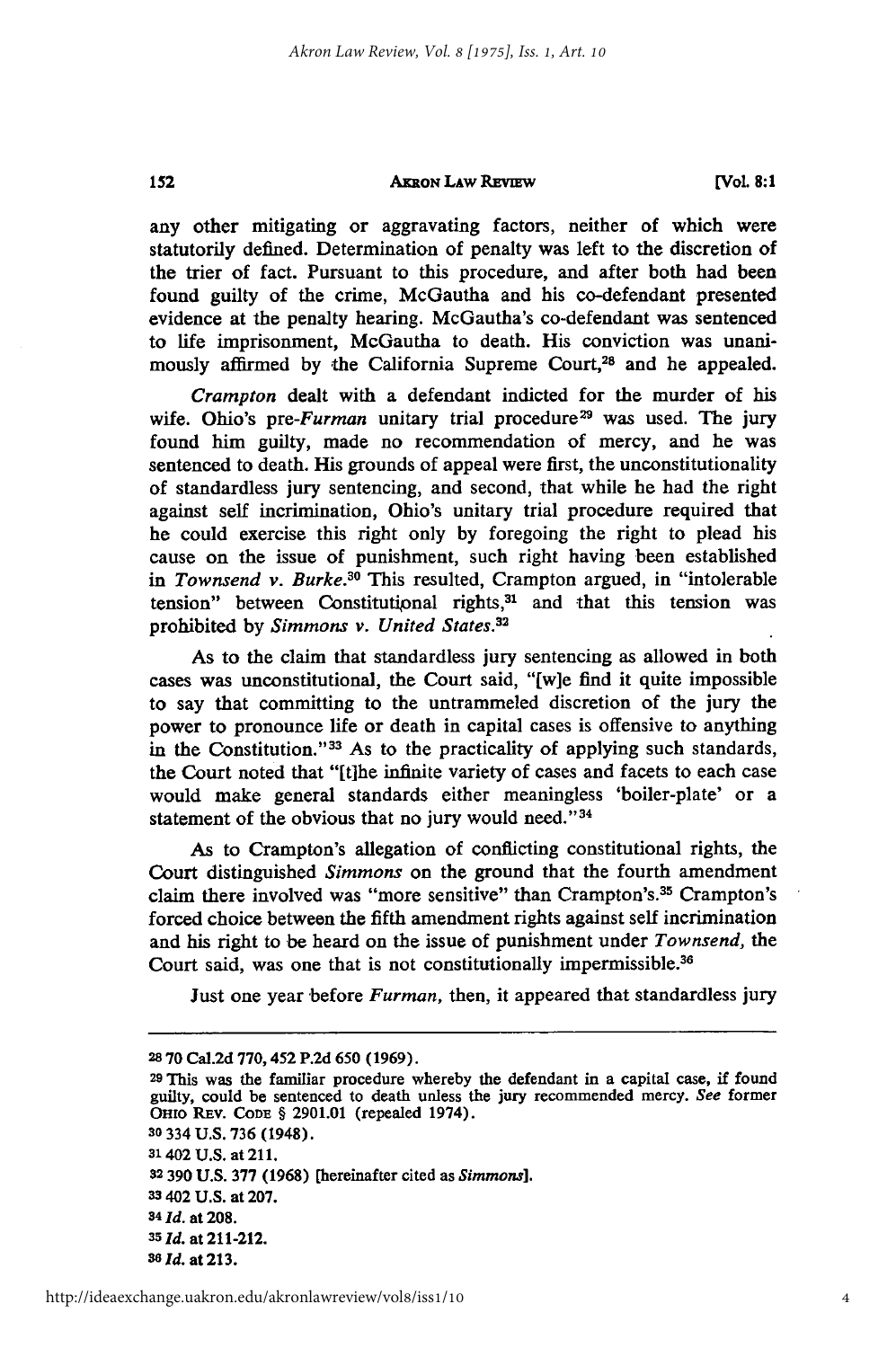**Fall, 1974]**

#### **COMMENTS**

sentencing, regardless of whether the trial was unitary or bifurcated, was on solid ground. As seen below however, it is precisely this aspect which was objectionable to the *Furman* **majority.**

#### THE FURMAN **RATIONALES**

In a *per curiam* opinion representing the judgments of five of its members (Brennan, Douglas, Marshall, Stewart, and White), the Supreme Court in *Furman v.* Georgia answered the following question in the affirmative: "Does the imposition and carrying out of the death penalty in [these cases] constitute cruel and unusual punishment in violation of the Eighth and Fourteenth Amendments?"<sup>37</sup> The fact that each Justice filed a separate opinion, however, made it clear that the actual basis for the decision was not nearly so succinct as a simple yes or no.

Mr. Justice Douglas based his concurrence on the fact that capital punishment as applied by the states at that time was unconstitutional due to discretionary and discriminatory imposition, particularly as against blacks, who, he pointed out, had a conviction/execution rate of 88.4% while that of whites was **79.8%. 38** He found statutes which left the issue of punishment to the discretion of the triers of fact to be discriminatory in effect, and "not compatible with the idea of equal protection of the laws that is implicit in the ban on 'cruel and unusual' punishments."<sup>39</sup>

Mr. Justice Stewart followed the same general line of argument, deciding that the eighth and fourteenth amendments "cannot tolerate the infliction of a sentence of death under legal systems that permit this unique penalty to be so wantonly and so freakishly imposed."<sup>40</sup> He did point out that the constitutionality of the death penalty *per se* was not before the Court,<sup>41</sup> as did Mr. Justice White,<sup>42</sup> who also based his concurrence on discretionary and infrequent imposition.43 His basic objection was that "as the statutes before us are now administered, the penalty is so infrequently imposed that the threat of execution is too attenuated to be of substantial service to criminal justice."<sup>44</sup> Justice White however, came closer than any other in implying what was needed for the future: "more narrowly defined categories" for capital crime.<sup>45</sup>

Mr. Justice Brennan and Mr. Justice Marshall went beyond the

**<sup>37 408</sup> U.S. 238, 239 (1972),** *rehearing denied* 409 **U.S. 902 (1972).**

**<sup>38 408</sup> U.S. at 249-250. For further statistical analysis,** *see* **Bedau,** *Death Sentences in New Jersey 1907-1960,* **19 RuTGERs L. REv. 1** (1964).

**<sup>39 408</sup> U.S. at 257. <sup>40</sup>***Id.* **at 310. <sup>41</sup>***Id.* at **306. <sup>42</sup>***Id.* at **310. <sup>43</sup>***Id.* at **312. 44** *Id.* **at** 314. **45 Id.** at **310.**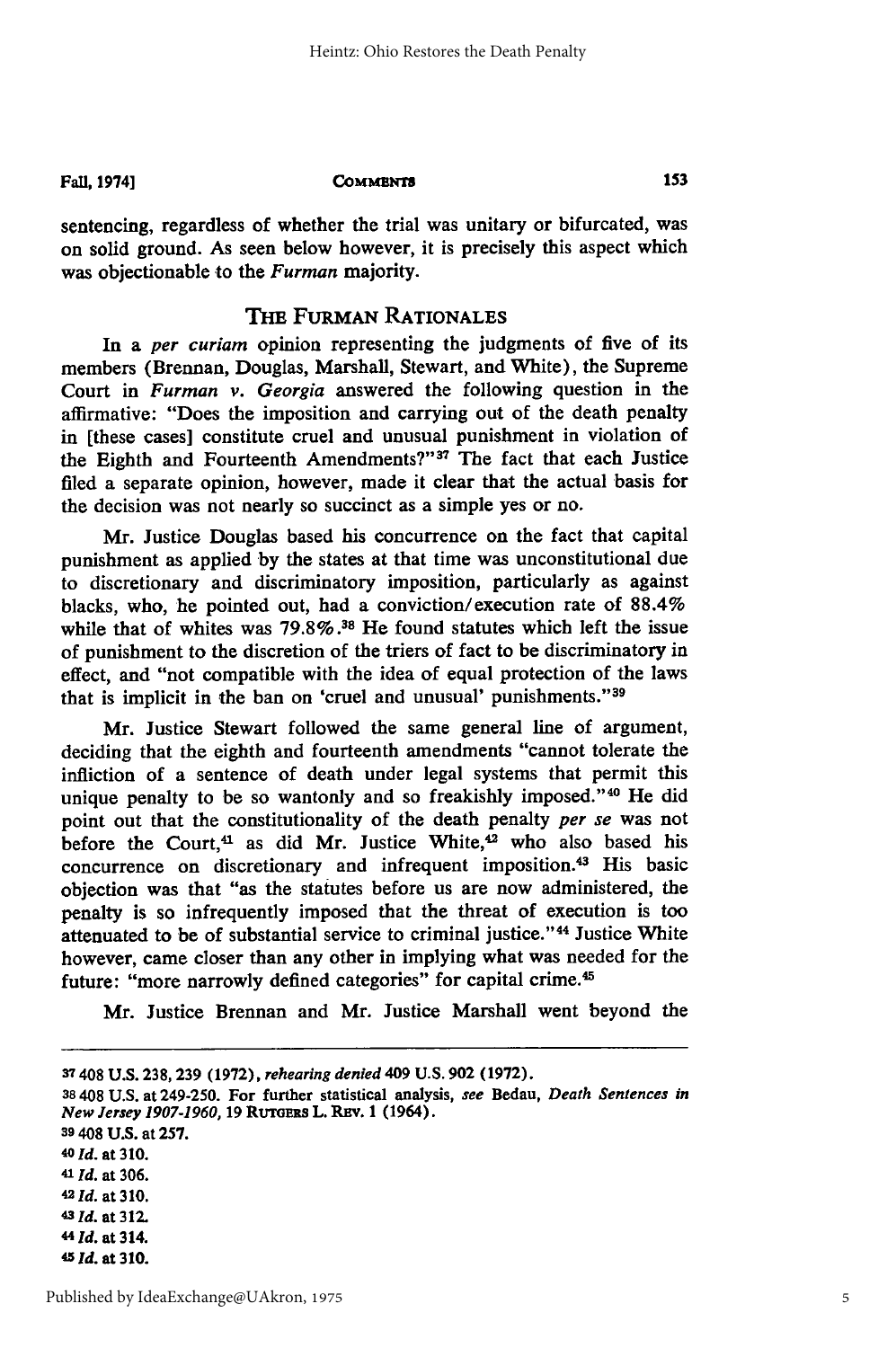**[Vol 8:1**

others joining in the majority opinion, and found capital punishment unconstitutional *per se.* Mr. Justice Marshall found that "even if capital punishment is not excessive, it nonetheless violates the Eighth Amendment because it is morally unacceptable to the people of the United States at this time in their history."<sup>46</sup> Mr. Justice Brennan found that "[t]he calculated killing of a human **by** the State involves, **by** its very nature, a denial of the executed person's humanity," as distinguished from the prisoner who does not lose the "right to have rights." <sup>47</sup>

In dissent, Chief Justice Burger took issue with the argument that the death penalty is arbitrarily imposed, claiming that such an argument lacks "empirical support." <sup>48</sup>**All** the dissenters (Burger, Blackmun, Powell, and Rehnquist), felt that the Court should not encroach on what is essentially a legislative function.<sup>49</sup>

Of the 40 states which had provisions for capital punishment, **39** were affected **by** *Furman* to the extent that their statutes were invalidated. In Rhode Island, which has a mandatory death sentence in only one instance, murder in the first degree **by** one already under a sentence of life imprisonment,50 *Furman* had no effect. California's State Supreme Court had ruled the death penalty invalid under the California Constitution, which prohibits cruel or unusual punishment,<sup>51</sup> in *People v. Anderson*.<sup>52</sup> *Furman* followed close in point of time, and reinforced this holding.

#### THE STATES RESPOND

Predictably, the state legislatures began expressing the intention to reinstitute the death penalty soon after the *Furman* decision was announced. Basically, the legislatures were faced with a choice: either make the penalty mandatory in those instances where the legislators felt it was deserved, or provide some type of workable standards to judges and juries for use in meting out capital punishment such that discretionary imposition could be avoided. Some states, including Ohio, chose the latter approach,<sup>53</sup> while others, such as Georgia, chose a combination.<sup>54</sup>

**A** feature common to statutes reintroducing the death penalty is use of the bifurcated trial system discussed above.55 Combined with this is

154

**50 R.I. GEN. LAws AwN. § 11-23-2 (1969).**

<sup>46</sup> **d. at 360.**

*<sup>47</sup> Id.* **at 290.**

*<sup>48</sup> Id.* at **399.**

*<sup>49</sup> Id.* **at 405 (Burger, C.J.,** dissenting), 410 (Blackmun, **J.,** dissenting), 432 **(Powell, J., dissenting), 467 (Rehnquist, J., dissenting).**

**<sup>51</sup> CAL. CoNsT. art. I § 6.**

**<sup>26</sup> Cal. 3d 628, 100 Cal. Rptr. 152, 493 P.2d 880 (1972).**

**<sup>5 3</sup> Omo REv. CODE ANN.** §§ **2929.02,2929.03 (Page 1973 Supp.).**

**<sup>5</sup> ' GA. CODE ANN. § 26-3102 (Supp. 1973).**

*<sup>55</sup> See* **text accompanying notes 27-29 supra.**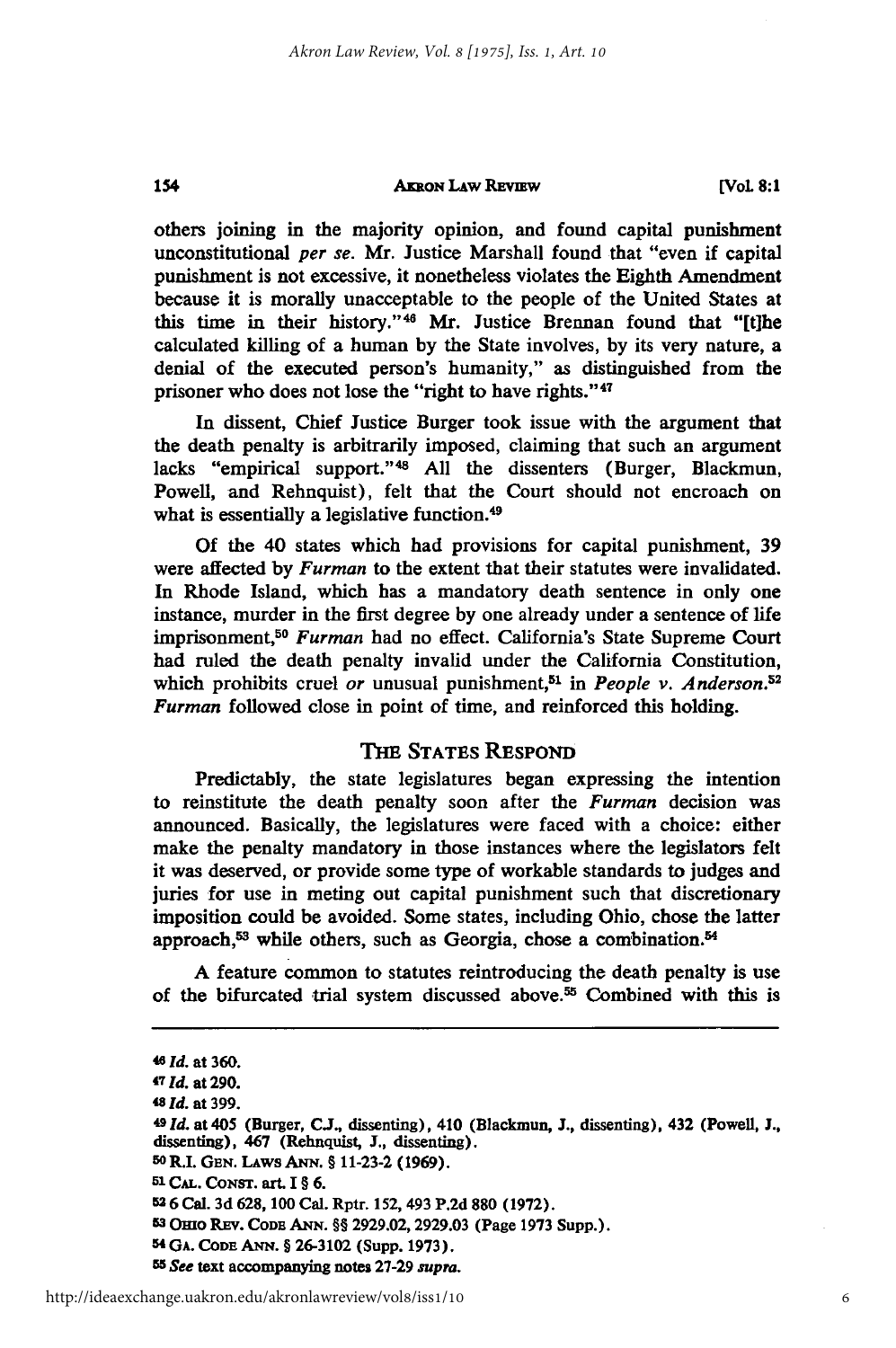155

#### Fall, 1974] **COMMENTS**

a set of criteria generally called "aggravating" and "mitigating" factors. The statutes provide that the death penalty may be imposed only where the defendant is guilty of the capital offense, under aggravating circumstances, and where there are no mitigating factors. Where this situation exists, the death penalty is mandatory. In this way, the statutes seek to avoid the *Furman* discretionary imposition objections.

Ohio has seven aggravating factors. They are (1) assassination of the President, Vice President, Governor, or Lieutenant Governor, or a candidate for one of those offices, (2) murder for hire, (3) murder to escape accountability for another crime, (4) murder by a prisoner, (5) murder by one with a previous conviction for murder or where the conduct involved mass murder or attempted mass murder (two or more people), (6) murder of a police officer, and (7) felony murder.<sup>56</sup>

Ohio lists three mitigating factors, and a finding of any one precludes imposition of the death penalty: **(1)** where the victim of the offense induced or facilitated it, (2) where it is unlikely that the offense would have been committed but for the fact that the offender was under duress, coercion, or strong provocation, and **(3)** where the offense was the product of the offender's psychosis or mental deficiency, though such condition would be insufficient to establish the defense of insanity.<sup>57</sup>

Under Ohio law, the prosecution of an offender for a capital offense involving the possible imposition of the death penalty proceeds as follows. The indictment must specify one of the seven aggravating circumstances, or the death penalty is precluded.58 Where the indictment contains such specification, the bifurcated trial begins. In the first phase, the jury considers *only* guilt or innocence. The offender must be found guilty of both the offense and the aggravating factor or factors beyond a reasonable doubt.59 If the verdict is guilty on the offense 'and not guilty on the specification, the sentence is life imprisonment.60 **If** the verdict is guilty on both the specification and the offense, the jury is dismissed and the second phase of the bifurcated trial begins. The penalty is determined **by** either the trial judge who presided over the guilt-innocence hearing, or the three-judge panel who determined guilt or innocence upon defendant's waiver of his right to trial **by** jury.61 This phase consists of a presentence investigation, psychiatric examination, and most importantly, a hearing at which evidence is received as to whether any of the mitigating factors exist.<sup>62</sup> Establishing a mitigating factor is

**<sup>6</sup> OHIO REv. CODE ANN.** § 2929.04 **(1-7)** (Page Supp. **1973). <sup>57</sup>***Id.* § **2929.04(b) (1-3). <sup>58</sup>***Id. §* **2929.03** (a). **<sup>59</sup>***Id.* § **2929.03 (b).** *60 ld.* **§ 2929.03** (c). **611** *d.* **§ 2929.03 (c)** (1-2). *62ld.* **§ 2929.03 (d),**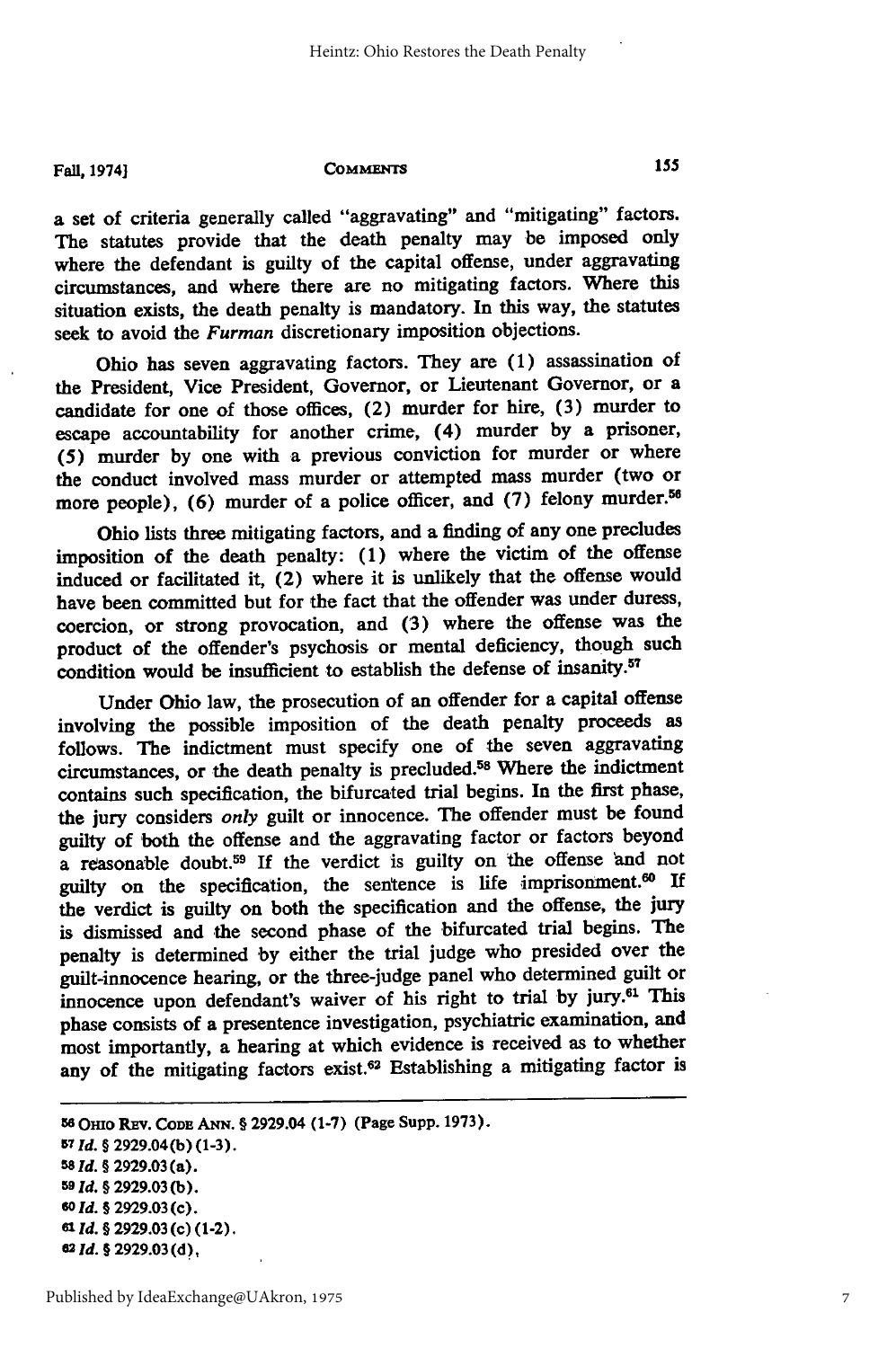**[Vol. 8:1**

accomplished by a preponderance of the evidence.<sup>63</sup> In addition, the offender may make a statement in his own behalf, as to punishment, and he is subject to cross-examination only if he consents to make such statement under oath.<sup>64</sup> Where existence of one or more mitigating factors is not shown by a preponderance of the evidence, the death penalty is mandatory.<sup>65</sup> Where the penalty hearing is presided over by a three-judge panel, the determination that there are no mitigating factors must be unanimous.<sup>66</sup>

By this procedure, Ohio seeks to avoid the proscriptions of *Furman.* Its approach is similar to, but not identical with, that of other states. California, for example, provides that the jury decide guilt or innocence separately from its verdict as to aggravating circumstances.<sup>67</sup> More significantly however, is the fact that the only mitigating circumstances in California are (1) if the defendant is under 18, and (2) where the offender was not personally present during commission of the act (except where the aggravating factor is murder for hire).<sup>68</sup>

Georgia makes the death penalty mandatory in cases of treason and aircraft hijacking, regardless of whether aggravating or mitigating circumstances exist.69 It provides further for the death penalty in cases where no murder occurred, viz., rape, armed robbery and kidnaping, where an aggravating factor is found by the jury.70 The death penalty is mandatory where the aggravating factor is found, and the jury recommends death, and it is precluded where the jury either finds no aggravating factor, or fails to recommend death.<sup> $n$ </sup> The Georgia statute lists aggravating factors, 72 but while it provides that mitigating factors may be considered by the jury<sup>73</sup> (presumably in consideration of whether to recommend death) none are listed. Automatic review of all death sentences by the Georgia Supreme Court is provided.<sup>74</sup>

Florida provides that where the jury finds the defendant guilty of a capital felony, a separate hearing as to penalty is to be conducted with

**63** *Id. §* 2929.03 (e). **<sup>64</sup>***Id. §* 2929.03 (d). **<sup>65</sup>***Id. 6 ld.* **67 CAL. PENAL** CODE § 190.1 (West Supp. 1974). *<sup>68</sup>Id. §* 190.3. **69 GA.** CODE **ANN.** § 27-2534.1 (a) (Supp. 1973). *7O Id.* § 27-2534.1 (b) (1,2,3,7). *71 Id. §* 26-3102. **<sup>72</sup>***Id. §* 27-2534.1 (b) (1-10). **<sup>73</sup>***Id. §* 27-2534.1 (b). <sup>74</sup> *Id.* § 27-2537. For further analysis of Georgia's capital punishment provisions, see Comment, Constitutional Law—Capital Punishment—Furman v. Georgia and Georgia's Statutory Response, 24 MERCER L., REV. 891 (1973).

156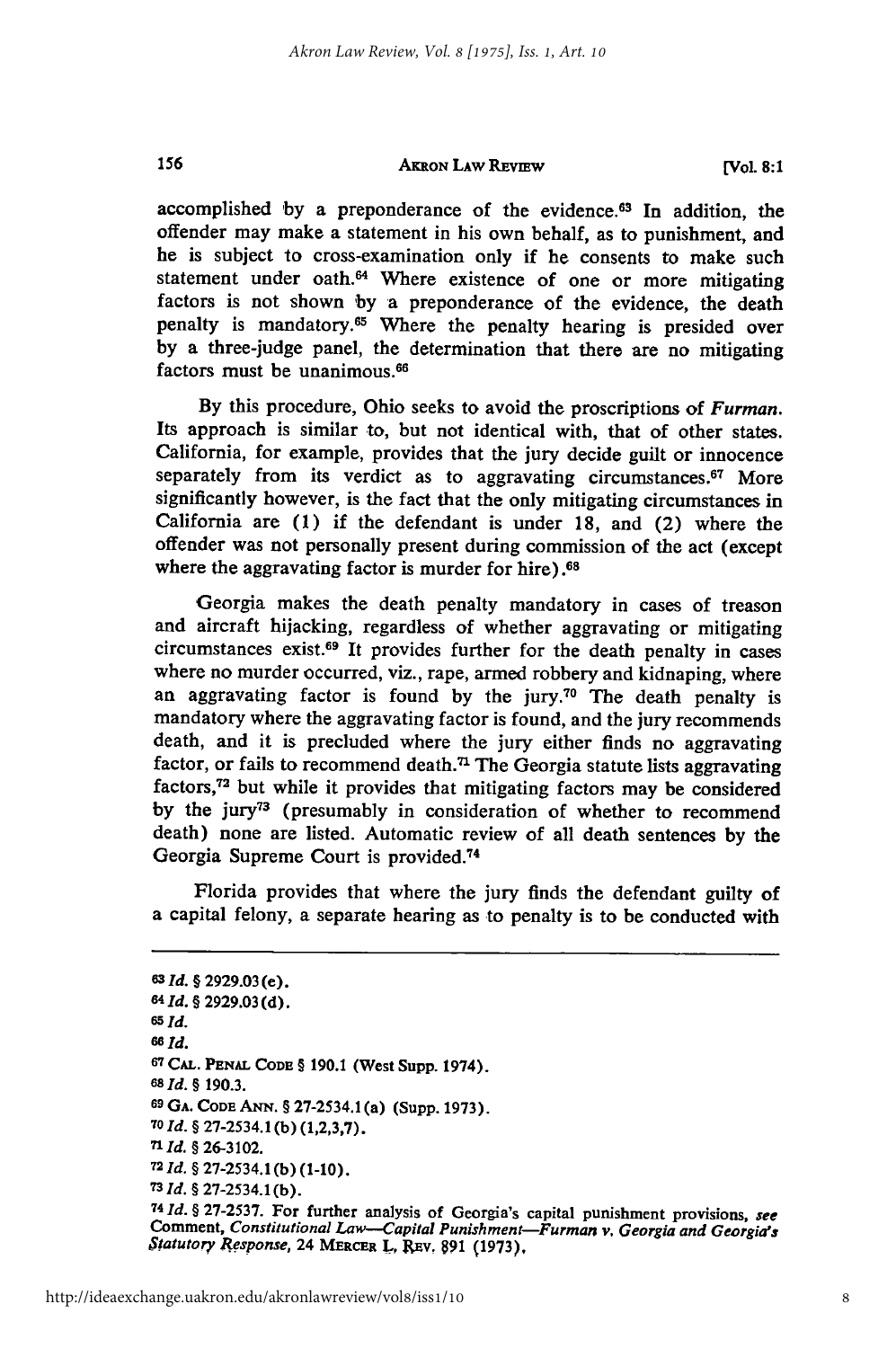#### Fall, **1974] COMMENTS**

the jury passing **on** the questions of aggravating or mitigating factors,7h both of which are listed.<sup>76</sup> The verdict of the jury is not binding on the court however, which may weigh the evidence itself, and enter sentence accordingly.<sup>77</sup> As in Georgia, automatic appeal to the state supreme court is provided,<sup>78</sup> and that court recently upheld the constitutionality of the new law in *State v. Dixon.79*

#### VIABILITY OF THE NEW STATE LAWS

Both the Florida and Georgia statutes seem more vulnerable to the *Furman* proscriptions than does the Ohio provision. Georgia avoids discretion completely in two instances, treason and aircraft hijacking, but provides no mitigating factors as to the other capital offenses, some of which do not involve murder.<sup>80</sup> Florida's provision leaves the judge free to impose sentence as he chooses, regardless of the jury's decision as to mitigation and aggravation. Both Florida<sup>81</sup> and Georgia<sup>82</sup> provide as an aggravating factor the situation where the capital felony was especially heinous or cruel, or exhibited extreme depravity. These nebulous terms seem to invite the very type of discretion that *Furman* finds objectionable.

The entire spectrum of the new Florida law was attacked in *State v. Dixon.83* The Florida Supreme Court found all aspects of it constitutional, and a discussion of parts of the opinion serves a useful purpose here in that it demonstrates the problems other courts may encounter when construing statutes drafted along similar lines.<sup>84</sup> As pointed out above, two of the most questionable aspects of the Florida statute are (1) the fact that the trial court is not bound 'by the determination of the jury as to aggravation and mitigation, and (2) the fact that one of the aggravating specifications is couched in terms of whether the capital crime was heinous or cruel. As to the former, the *Dixon* court found that it was to the advantage of the defendant, in that the experienced trial judge

**...** possesses the requisite knowledge to balance the facts of the case against the standard of criminal activity which can only be developed by involvement with the trials of numerous defendants. Thus the

FLA. **STAT. ANN. §** 921.141(1) (1973), *as amended* (Supp. 1974). **76 Id. §§** 921.141 (5), 921.141(6). **Id. §** 921.141(3). *Id. §* 921.141 (4). 283 So. 2d **1** (Fla. **1973).** *E.g.,* aggravated rape, **GA. CODE ANN. §** 27-2534.1 (b) (7) (1973). **81 FLA. STAT.** ANN. §921.141(5) (h) (1973), *as amended* (Supp. 1974). GA. CODE ANN. **§** 27-2534.1(b) (7) (Supp. 1973); *see also* MODEL **PENAL CODE §** 210.6(3) (h) (proposed draft, 1963). 283 So. 24 1 (Fla. 1973).

**<sup>84</sup>**For a further critique of the Florida law, *see* Ehrhardt, et al, *The Aftermath of Furman: The Florida Experience, 64 J. CRIM. LAW 2 (1973).*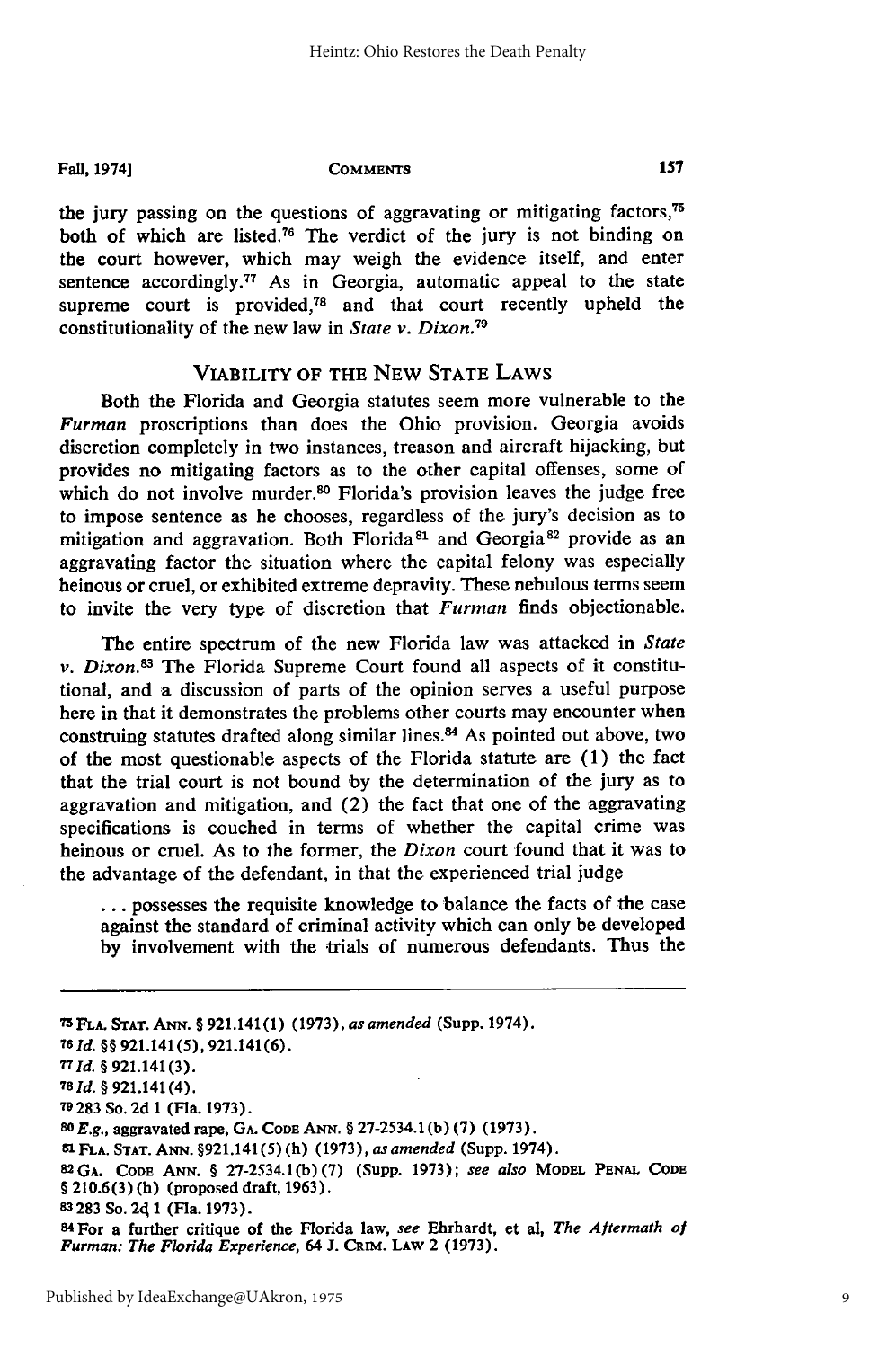158

inflamed emotions of jurors can no longer sentence a man to die; the sentence is viewed in the light of judicial experience.<sup>85</sup>

This seems to be a rather one-sided analysis. Aside from the fact that a trial judge is also potentially subject to his emotions, the court seems to be ratifying the addition of a step in the criminal process heretofore not extant. No longer does the defendant have the clear-cut choice of a trial before a jury of his peers or before the court. Rather the Florida defendant is faced with a judicial mutant; he is tried **'by** *both* the jury and the judge. It is submitted that this places an additional burden on the defendant, particularly in light of the fact that the trial judge is exposed to all evidence proffered **by** the state, admissible or not, while the jury is exposed only to that evidence which meets the tests set out **by** law. It appears that the axiom, the jury decides the facts and the judge decides the law, is no longer applicable in Florida, with resulting detriment to the accused.

As to the second questionable area of the Florida law, viz., the nebulous terminology of one of the aggravating circumstances,<sup>86</sup> the *Dixon* court applied the following rationale. "Heinous" was defined **by** the court as "extremely wicked or shockingly evil," "atrocious" as "outrageously wicked and vile," and "cruel" as "designed to inflict a high degree of pain with utter indifference to, or even enjoyment of, the suffering of others."<sup>87</sup> It is submitted that this type of literary legerdemain confuses rather than clarifies the issue. The court's contention that the above terms are "a matter of common knowledge, so that an ordinary man would not have to guess at what was intended,"<sup>88</sup> in reality begs the question, and does little to meet the discretion-free requirements of *Furman.*

As to the Ohio statute, several questions arise, both as to the Ohio provision specifically, and as to the aggravating/mitigating factor/bifurcated trial reaction to *Furman* in general.

One objection to the Ohio statute specifically is its provision that during the penalty hearing, the offender may make a statement, subjecting himself to cross examination only if he chooses to make such statement under oath. However, the Court in *McGautha* held that one who testifies in his own behalf cannot later avoid cross examination on matters reasonably related to the subject of his direct testimony.89 Given the present atmosphere of the Court, it is questionable whether this oath-no oath distinction will be permitted to stand.

Similar to the Florida situation, the most basic objection to the Ohio

**<sup>85 283</sup> So. 2d at 8. 86FLA. STAT.** *ANN.* **§ 921.141(5)(h) (1973),** *as amended* **(Supp. 1974)** states **"The capital felony was especially heinous, atrocious, or cruel." 87 283 So. 2d at 9.** *88 Id.* **8 402 U.S. at 215.**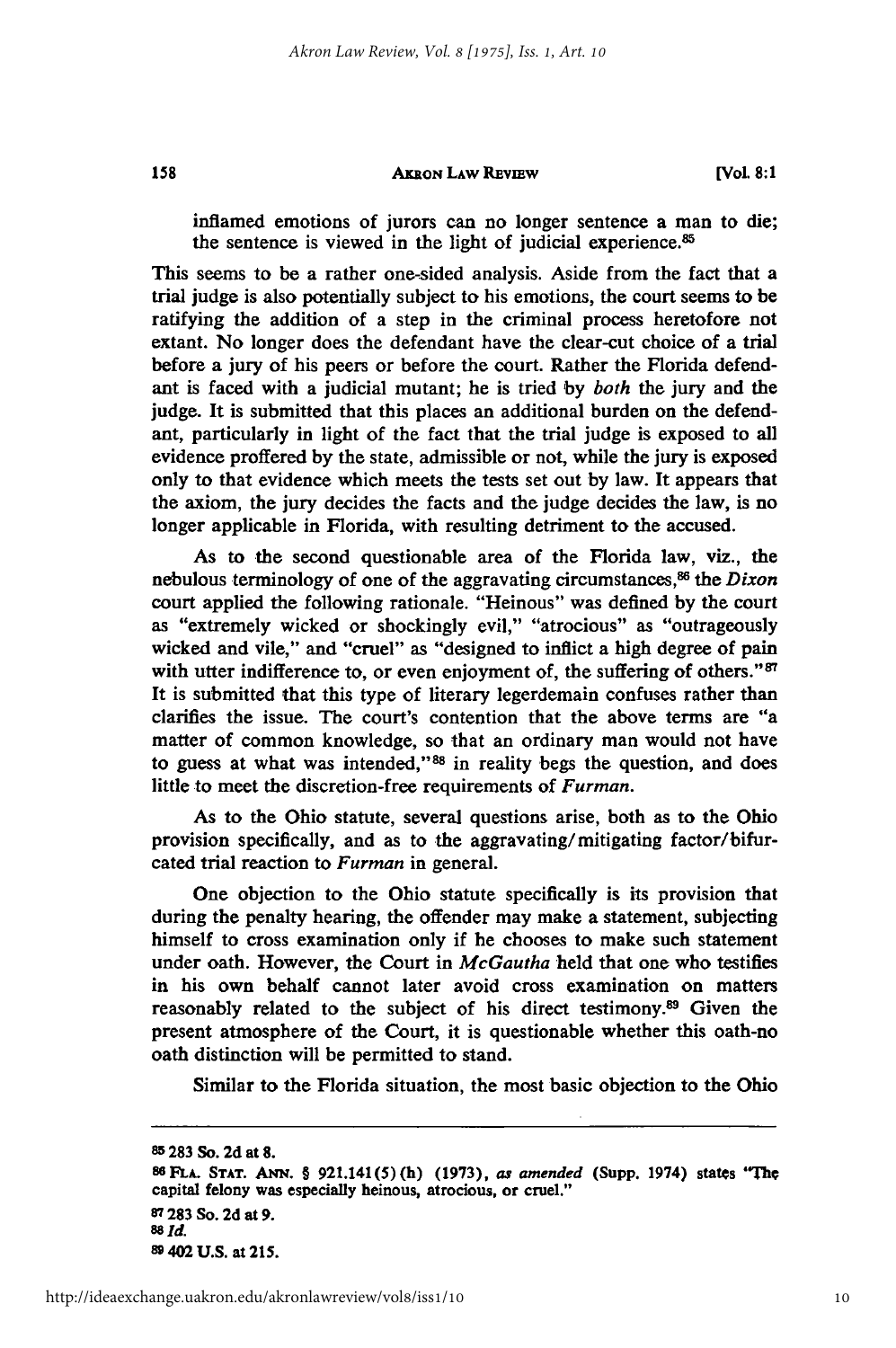**Fall, 197/4]**

**COMMENTS** 

provision deals with one of the aggravating factors. While Ohio did not include the nebulous "heinous, atrocious, or cruel" specification, questions do arise concerning the one which provides for the death penalty when **"....** the offense at bar was part of a course of conduct involving the purposeful killing or attempt to kill two or more people."<sup>90</sup>

The most obvious objection is that it opens the door for imposition of the death penalty where no murder has in fact occurred, though admittedly such use of the statute would be unusual. Far more important to the practitioner, however, is the use to which this section has been put since the law became effective in January, 1974. **Of** the cases which have arisen under the new law, the mass murder aggravating factor has often been specified,<sup>91</sup> yet in at least two instances, the crime involved the actual killing of only one person, $92$  and in one of these cases there is some question as to whether there was in fact a bona fide attempt to kill the others present.<sup>93</sup>

The impact of possible misuse of this aggravating factor is twofold. First is the obvious effect on the plea bargaining process. Where the defendant is originally charged with aggravated murder, as opposed to a lesser included offense, simply because there was more than one person present at the incident the relative bargaining positions of the prosecutor and defense counsel are further apart. More importantly, while an obvious misuse of the mass murder aggravating factor can be dismissed at trial for lack of proof, the jury has already been exposed to the possibility of the death penalty, and has begun to think of punishment at a higher level than would ordinarily be the case. Where plea bargaining is not a viable possibility then, it is to the obvious advantage of defense counsel to attempt dismissal of the aggravating specification at the pre-trial stage.

As to the *post-Furman* approach in general, more serious questions arise. First, the aggravating/mitigating factors set up **by** the new laws call to mind the system which was rejected in *McGautha* as "meaningless boiler-plate."94 It can be argued that the jury is still free to interpret the standards as they please, with the result that there is no meaningful change from the *pre-Furman* situation.

Further, none of the new laws deal with one area of discretion which

**<sup>9</sup> Omo REv. CODE ANN.** § **2929.04(A) (5) (Page Supp. 1973).**

*<sup>91</sup>See, e.g.,* **State v. Samples, No. 74-2-133 (Summit County C.P. 1974); State v. Bayless, No. 74-3-244 (Summit** County **C.P. 1974); State v. Pileggi, No. 74-4190 (Stark** County **C.P. 1974).**

**<sup>92</sup> State v. Samples, No. 74-2-133 (Summit County C.P. 1974); State v. Pileggi, No. 74-4190 (Stark County C.P. 1974).**<br><sup>93</sup> In *Samples* the other person present was defendant's estranged wife, with whom he

<sup>&</sup>lt;sup>93</sup> In *Samples* the other person present was defendant's estranged wife, with whom he claimed he wanted a reconciliation. **94 402 U.S.** at **208.**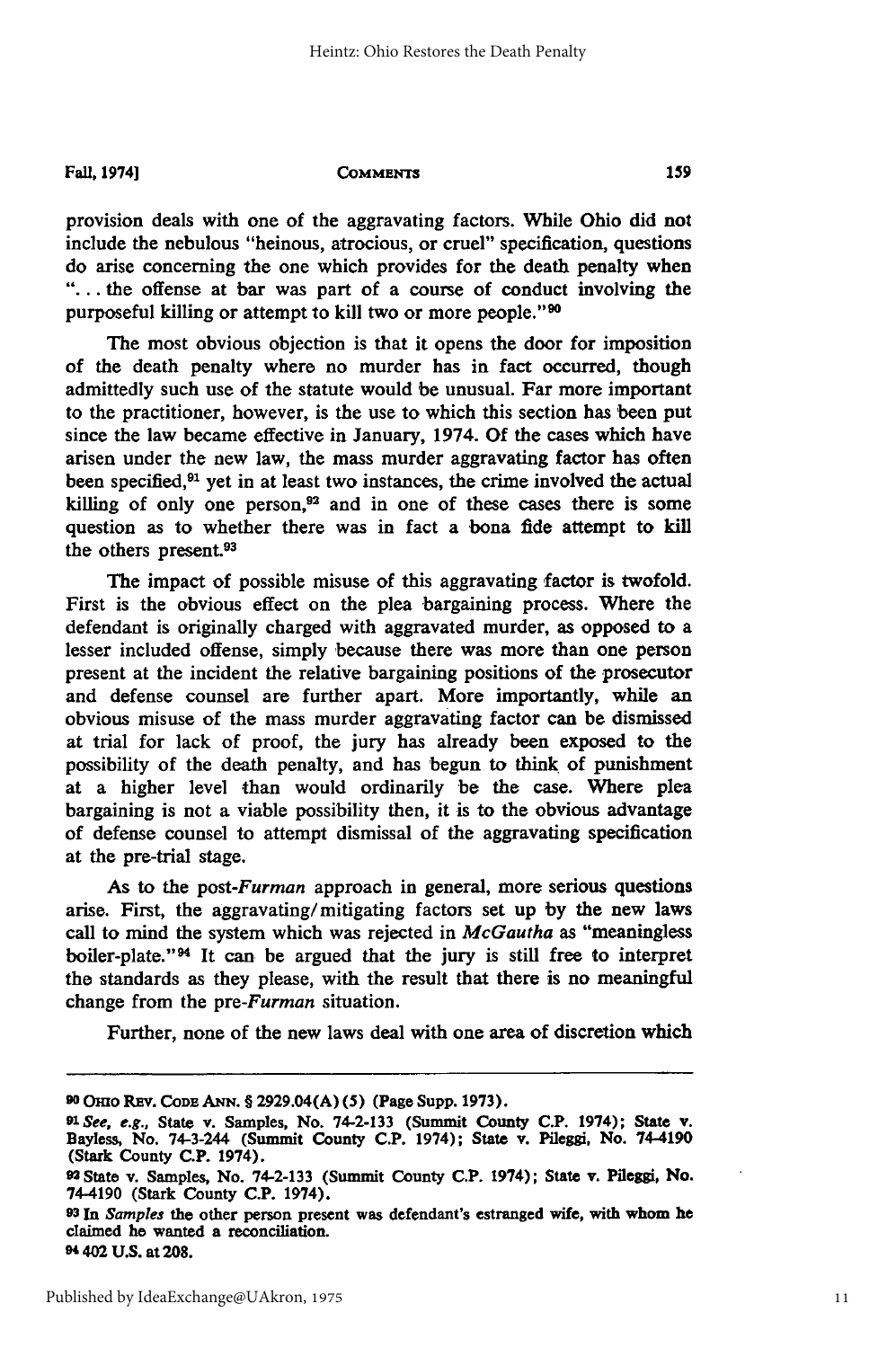160

#### **AKRON LAW REVIEW**

**[Vol 8:1**

is still unchecked, *i.e.,* the prosecutorial discretion as to original charge in the pre-trial stage. This line of reasoning was not advanced to the **Court** in *Furman.* However, a firm position as to discretionary **imposition was** taken in that case, and should a significant correlation be shown, for example between race and indictment under the new laws, the Court will be faced with the effects of the same type of discretion it found objectionable when in the hands of the jury. This point is of particular significance in Ohio, where, in order for capital punishment to be in issue, the indictment *must* specify one or more aggravating factors,<sup>95</sup> at least one of which is subject to abuse as discussed above. Likewise under the new laws, the judge, while not free to impose the death penalty, may, in his discretion, *withhold* it depending on his construction of the mitigating factors involved.<sup>96</sup>

The answer to all three of these arguments is of course, that discretion is an inextricable element of the law. This was in fact the position taken **by** the Florida Supreme Court in holding the Florida statute constitutional in *Dixon,* where it said, "[d]iscretion and judgement are essential to the judicial process at all stages of its progression-arrest, arraignment, trial, verdict, and onward through final appeal."<sup>97</sup> In light of *Furman* however, it cannot be assumed that areas of discretion of such magnitude as to have the same effect as the prohibited jury discretion will be sustained **by** the Court.

Perhaps then, the only acceptable form of capital punishment is where it is mandatory, as in California, where there are no mitigating factors save age and absence from the scene of the crime (and only then when murder for hire is not involved),<sup>98</sup> and in Georgia as to treason and aircraft hijacking.<sup>99</sup> This is a harsh result however, and would still be unacceptable to those who view capital punishment as unconstitutional *per se.* Two members of the Court are already of this view. Further, Chief Justice Burger, in his dissent in *Furman,* stated that if the death sentence could be avoided only **by** a verdict of acquittal of the capital offense, "I would have preferred that the Court opt for total abolition."<sup>100</sup> Thus one inference for the future is that should the Court find that the

**98 CAL. PENAL CODE** § **190.3** (West Supp. 1974). **99 GA.** CODE **ANN.** § **27-2534.1** (Supp. **1973). <sup>100</sup>**408 **U.S.** at 401 (Burger, **C.J.,** dissenting).

**<sup>9</sup> <sup>5</sup>**Omo REv. CODE **ANN.** § 2929.03 **(A)** (Page Supp. 1973).

**<sup>96</sup>**These arguments were rejected by the Supreme Court of Virginia in Jefferson v. Commonwealth, ...... Va. ......, 204 S.E.2d 258 (1974), on the grounds that *Furman* applies only to the exercise of discretion in fixing punishment. *But see* Douglas, J., applies only to the exercise of discretion in fixing punishment. But see Douglas, J., concurring, 408 U.S. at 251, and Stewart, J., concurring, 408 U.S. at 310, as to constitutional impermissibility of the imposition of c **97283** So. **2d** at **16.**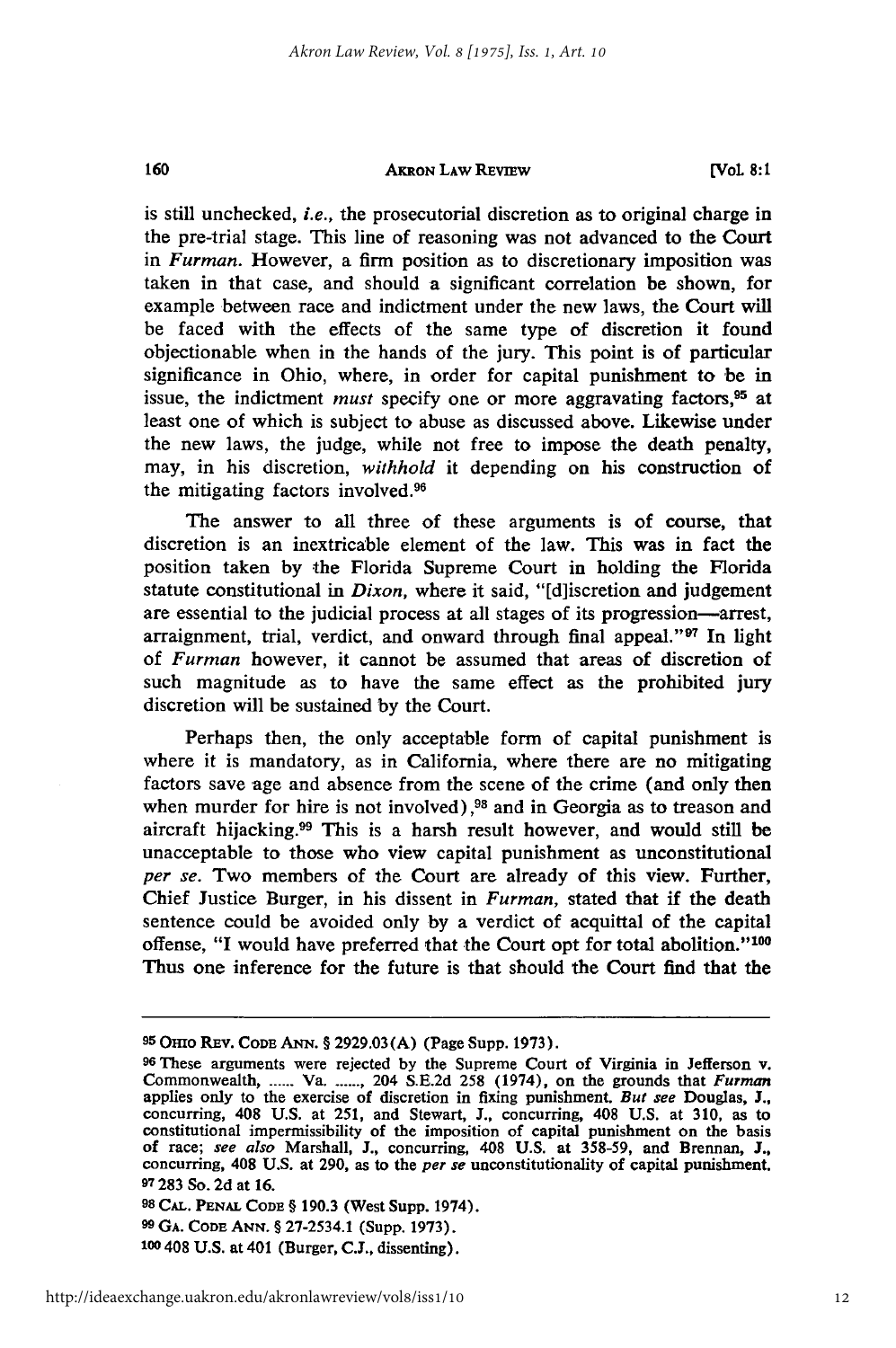**Fall, 1974]**

**COMMENTS**

systems of standards enacted **by** the states do not result in less discretionary imposition, leaving mandatory imposition the only alternative, total abolition, except for such offenses as assassination, is a probable result.

Ohio will not have long to wait for the answer. Several cases involving aggravated murder under the new Code are now pending.<sup>101</sup> If one thing is clear however, it is that *Furman v. Georgia* is not the final word on capital punishment. It appears to be only the beginning of yet another era in the history of the eighth amendment's prohibition against cruel and unusual punishment.

**JEFFREY** T. **HEINTZ**

**<sup>101</sup>**Several of the cases arising under the new Ohio law have resulted in imposition of the death sentence on the defendant. **See, e.g.,** State v. Bayless, No. 74-3-244 (Summit County **C.P. 1974).**